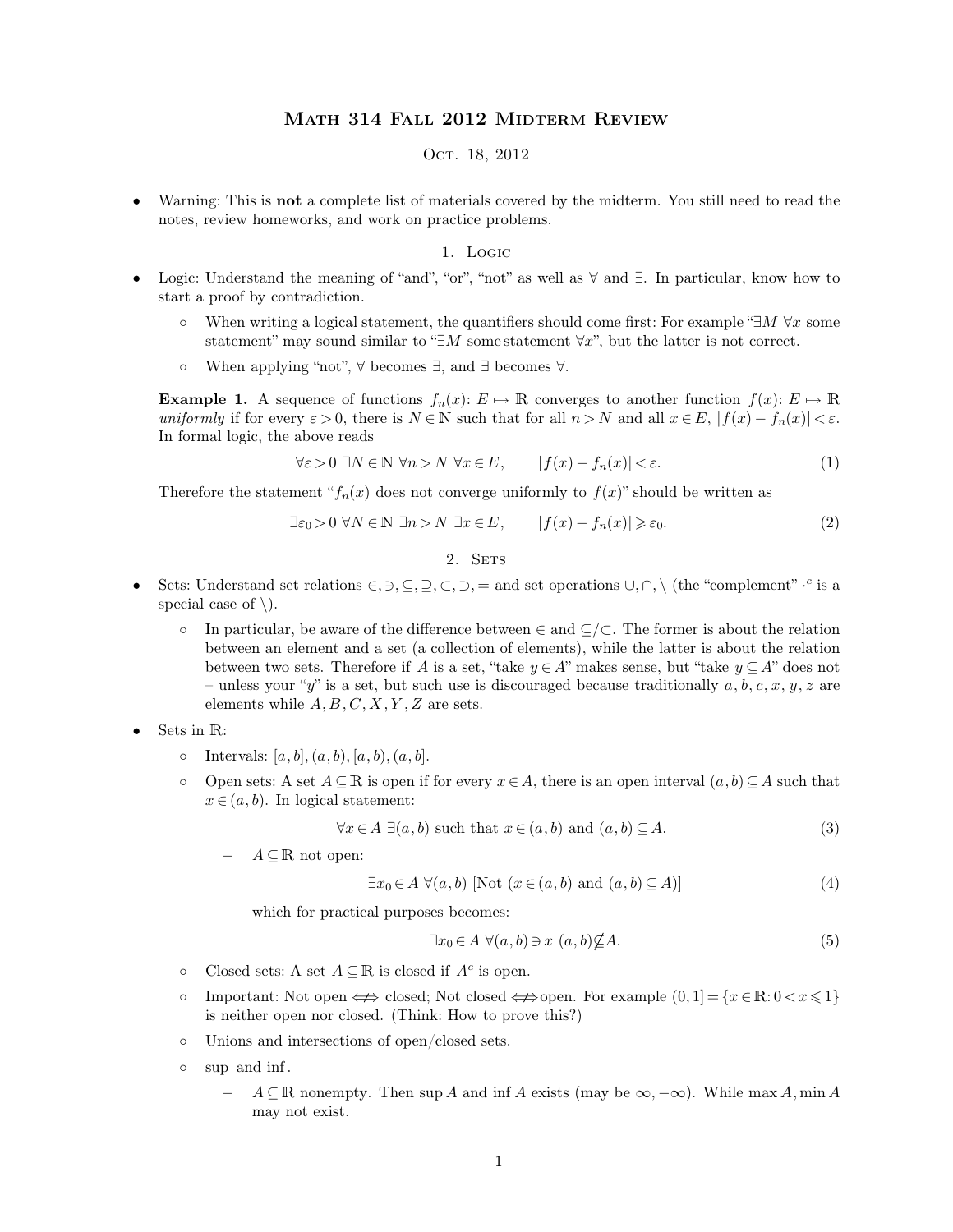- To show  $b = \sup A$ , show
	- 1. b is an upper bound of  $A: \forall a \in A, b \geq a$ .
	- 2. If  $\tilde{b} \in \mathbb{R}$  is an upper bound of A, then  $b \leq \tilde{b}$ .
	- To show  $b = \inf A$ , show
		- 1. b is an lower bound of  $A: \forall a \in A, b \leq a$ .
		- 2. If  $\tilde{b} \in \mathbb{R}$  is an lower bound of A, then  $b \geqslant \tilde{b}$ .
- To show  $b = \max A \pmod{A}$ . show 1. b is an upper bound of A; 2.  $b \in A$ .
- If sup  $A \in A$ , then max A exists and equals sup A; On the other hand, if max A exists, then sup  $A = \max A$ . Similar statement for inf A and min A.

### 3. FUNCTIONS

 $f: X \mapsto Y$ : relation, domain, range.

**Example 2. (Sequences and subsequences)** A real sequence is a function  $f: \mathbb{N} \mapsto \mathbb{R}$ . A subsequence is a composite function  $g \circ f: \mathbb{N} \to \mathbb{R}$  with  $f: \mathbb{N} \to \mathbb{N}$ ,  $g: \mathbb{N} \to \mathbb{R}$ .

- Image and pre-image:
	- o  $f: X \mapsto Y$ .  $A \subseteq X$ . Image  $f(A) := \{f(a): a \in A\} = \{b \in Y : \exists a \in A \; b = f(a)\}.$
	- $f: X \mapsto Y$ .  $B \subseteq Y$ . Pre-image  $f(B) := \{a \in X : f(a) \in B\}.$
- One-to-one, onto, bijection, inverse function.
	- $\circ$   $f: X \mapsto Y$  is one-to-one:  $x_1 \neq x_2 \Longrightarrow f(x_1) \neq f(x_2)$ .
	- $\circ$   $f: X \mapsto Y$  is onto:  $f(X) = Y$ .
	- $f: X \mapsto Y$  is a bijection: one-to-one and onto.
	- $q: Y \mapsto X$  is an inverse function of f if both of the following hold:
		- 1.  $\forall x \in X, g(f(x)) = x$ .
		- 2.  $\forall y \in Y, f(g(y)) = y.$
- Increasing, decreasing, monotone.
	- $f(x)$  is increasing:  $x_1 \geq x_2 \Longrightarrow f(x_1) \geq f(x_2)$ . Strictly increasing:  $x_1 > x_2 \Longrightarrow f(x_1) > f(x_2)$ .
	- $f(x)$  is decreasing:  $x_1 \geq x_2 \Longrightarrow f(x_1) \leq f(x_2)$ . Strictly decreasing:  $x_1 > x_2 \Longrightarrow f(x_1) < f(x_2)$ .
	- Monotone: Either increasing or decreasing.
- Set operations under functions: See homework.

#### 4. LIMIT

- A unified approach.  $f(x) \longrightarrow L \in \mathbb{R} \cup {\infty, -\infty}$  as  $x \longrightarrow a \in \mathbb{R} \cup {\infty, -\infty}$ .
	- $\circ \longrightarrow a \in \mathbb{R}$ . Distance to a can be arbitrarily small;
	- $\circ \longrightarrow \infty$ . Eventually larger than any number;
	- $\rightarrow -\infty$ . Eventually smaller than any number.
- Definitions of various convergence can be "assembled":  $\lim_{x\to a}f(x) = L$  where a, L can both be extended real numbers. In the following red corresponds to red.

**Example 3.** Limit of sequence  $\{x_n\}$ . Recall that a sequence is a function  $f: \mathbb{N} \to \mathbb{R}$ . The only possibility is  $n \longrightarrow \infty$ . Therefore  $\lim_{n \longrightarrow \infty} x_n = L$  is defined as

 $\circ$   $L \in \mathbb{R}$ .  $\forall \varepsilon > 0, \exists N \in \mathbb{N}$  such that  $\forall n > N$ ,  $|x_n - L| < \varepsilon$ . Here  $\forall \varepsilon > 0, \dots, |x_n - L| < \varepsilon$  quantifies "f arbitrarily close to L" while  $\exists N \in \mathbb{N}$  such that  $\forall n > N$  quantifies "when n is arbitrarily large" (when *n* is arbitrarily "close" to  $\infty$ ).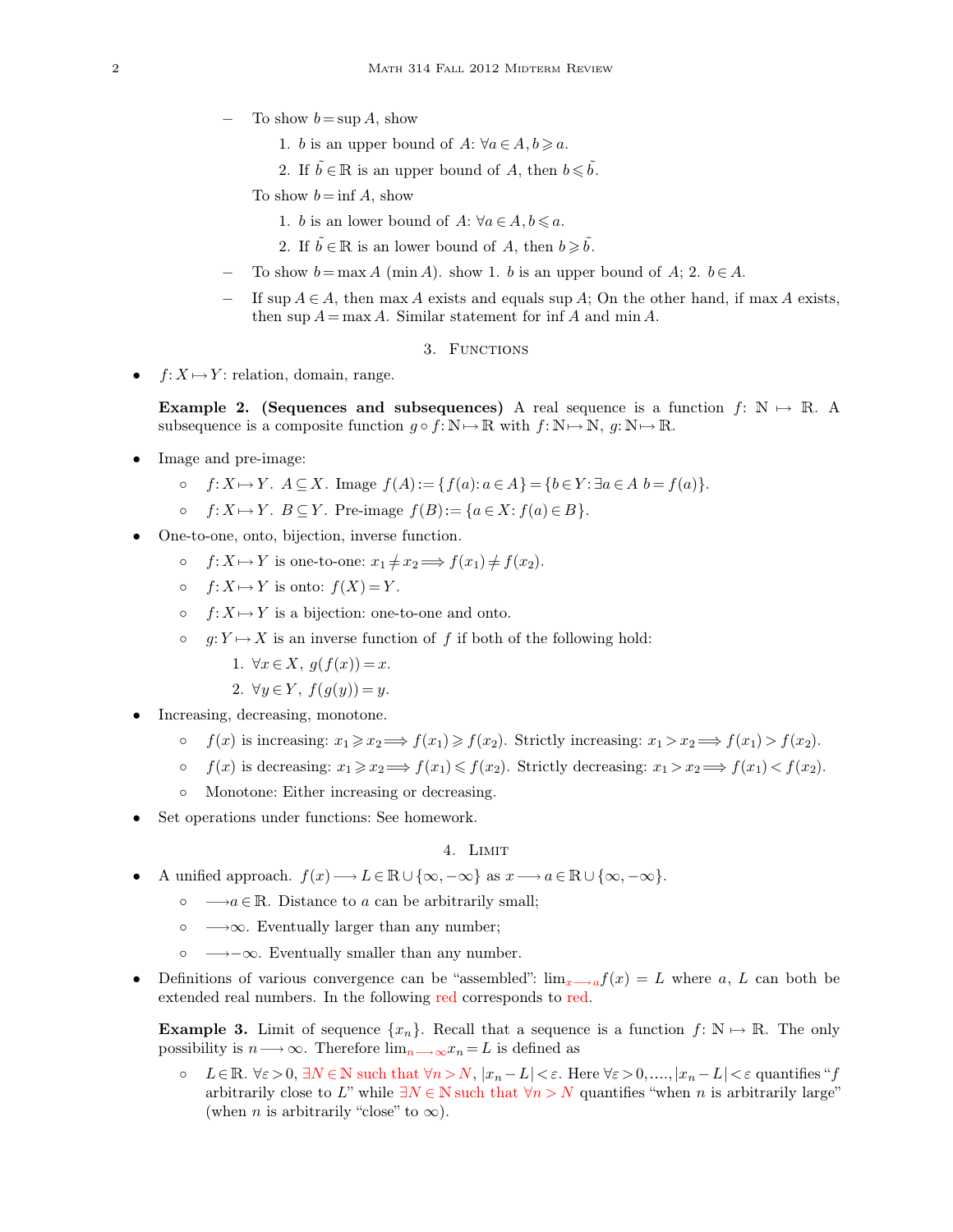- $L = \infty$ . ∀ $M \in \mathbb{R}, \exists N \in \mathbb{N}$  such that ∀ $n > N$ ,  $x_n > M$ .
- $L = -\infty$ .  $\forall M \in \mathbb{R}$ ,  $\exists N \in \mathbb{N}$  such that  $\forall n > N$ ,  $x_n < M$ .

**Example 4.** Limit of real function.  $\lim_{x\to a} f(x) = L$  is defined as

- o  $a \in \mathbb{R}, L \in \mathbb{R}$ .  $\forall \varepsilon > 0$ ,  $\exists \delta > 0$  such that  $\forall 0 < |x a| < \delta$ ,  $|f(x) L| < \varepsilon$ .
- o  $a \in \mathbb{R}, L = \infty$ . ∀ $M \in \mathbb{R}, \exists \delta > 0$  such that  $\forall 0 < |x a| < \delta, f(x) > M$ .
- o  $a \in \mathbb{R}, L = -\infty$ . ∀ $M \in \mathbb{R}, \exists \delta > 0$  such that  $\forall 0 < |x a| < \delta, f(x) > M$ .
- $\circ$   $a = \infty$ ,  $L \in \mathbb{R}$ .  $\forall \varepsilon > 0$ ,  $\exists M \in \mathbb{R}$  such that  $\forall x > M$ ,  $|f(x) L| < \varepsilon$ .
- ∘  $a = -\infty, L = \infty$ .  $\forall M \in \mathbb{R}, \exists M' \in \mathbb{R}$  such that  $\forall x \leq M', f(x) > M$ . Note that M and M' are not the same number.

The definition for other cases can be designed similarly.

- To prove the existence of limit  $\lim_{x\to a}f(x)$ :
	- Use definition (when the limit is given or you can guess it).
	- Show it's Cauchy: Notice the similarity between red statements.
		- $-$  If *f* is a sequence  ${x_n}$ : ∀ε > 0, ∃N ∈ N, ∀m, n > N,  $|x_m x_n| < \varepsilon$ ;
		- $-$  If f is a real function  $f(x)$ :
			- $a \in \mathbb{R}$ ,  $\forall \varepsilon > 0$ ,  $\exists \delta > 0$ ,  $\forall 0 < |x_1 a|, |x_2 a| < \delta$ ,  $|f(x_1) f(x_2)| < \varepsilon$ .
			- $a = \infty$ .  $\forall \varepsilon > 0$ ,  $\exists M > 0$ ,  $\forall x_1, x_2 > M$ ,  $|f(x_1) f(x_2)| < \varepsilon$ .
		- − The idea of "Cauchy" is only meaningful when the limit is finite. (Try to define "Cauchy" for  $x_n \longrightarrow \infty$  to see why)
	- Show it's monotone (increasing or decreasing). The following is true for both sequences and functions. (Think: How to prove?)
		- Increasing + bounded above  $\implies$  lim =  $L \in \mathbb{R}$ ; Decreasing + bounded below  $\implies$  $\lim = L \in \mathbb{R}$ .
		- Increasing + not bounded above  $\implies$  lim =  $\infty$ ; Decreasing + not bounded below  $\implies$  $\lim = -\infty$ .
- From functions to sequences and back:
	- $\lim_{x\longrightarrow a} f(x) = L \iff \text{for every sequence } x_n \longrightarrow a, f(x_n) \longrightarrow L \text{ as } n \longrightarrow \infty.$
	- $\circ$  This holds even if a, L are extended real numbers.
- Properties:
	- At most one limit.
	- $\circ$  Arithmetic +, −, ×,  $\frac{1}{x}$ · . Note that the limit of the denominator should not be zero.
	- Comparison and Squeeze.
	- Composite function and inverse function.
- Subsequences:
	- $\circ$  A subsequence of  $\{x_n\}$  is a sequence  $\{y_k\}$  such that  $y_k = x_{n_k}$ . Here  $n_k$  is a sequence of natural numbers, that is  $n_k: \mathbb{N} \mapsto \mathbb{N}$ .
	- Bolzano-Weierstrass: Any bounded sequence has at least one converging subsequence.
- liminf and limsup .
	- Limits of inf and sup .